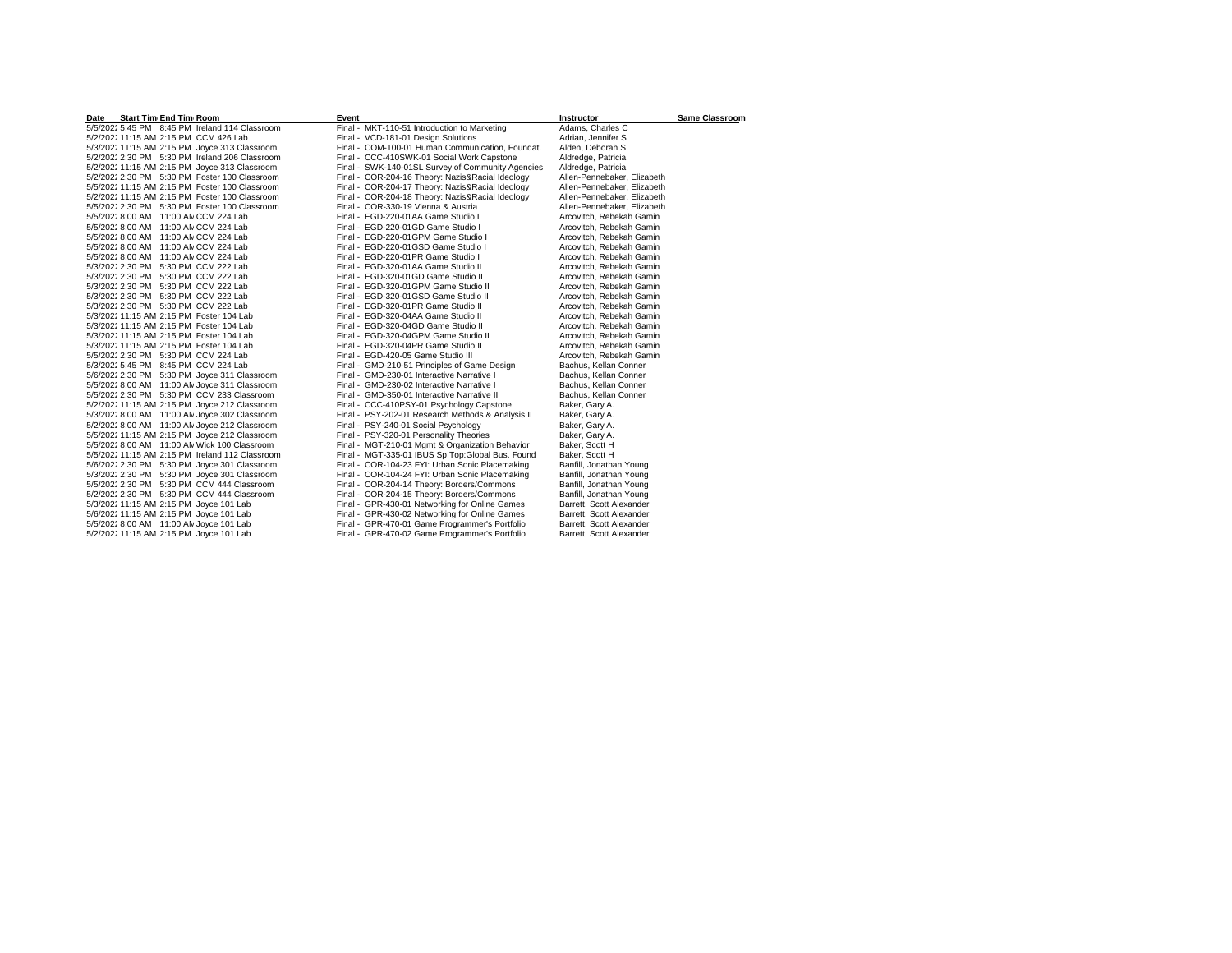$5/3/202255:45$  PM  $-8:45$  PM Ireland 206 Classroom 5/3/2022 8:00 AM 11:00 AN Joyce 102 Classroom Final - INT-320-01 International Finance & Trade Buckley, Classroom Final - INT-330-01 International Relations 5/6/2022 11:15 AM 2:15 PM Ireland 112 Classroom

5/5/2022 8:00 AM 11:00 AN CCM 233 Classroom Final - COR-103-21 Navigating Information Bashaw, Charles E<br>5/2/2022 8:00 AM 11:00 AN CCM 233 Classroom Final - COR-103-22 Navigating Information Bashaw, Charles E 5/2/2022 8:00 AM 11:00 AN CCM 233 Classroom Final - COR-103-22 Navigating Information Bashaw, Charles E<br>5/6/2022 8:00 AM 11:00 AN Ireland 217 Classroom Final - COR-203-17 Making Meaning Thru Culture Bashaw, Charles E 5/6/20228:00 AM 11:00 AMIreland 217 Classroom Final - COR-203-17 Making Meaning Thru Culture Bashaw, Charles E 5/3/2022 8:00 AM 11:00 AM reland 217 Classroom Final - COR-203-18 Making Meaning Thru Culture Bashaw, Charles Essay, Charles Essay, Charles Essay, Charles Essay, Charles Essay, Charles Essay, Charles Essay, Charles Essay, Final - COR-103-07 Navigating Information 5/5/20222:30 PM 5:30 PM Ireland 114 Classroom Final - COR-203-15 Making Meaning Thru Culture Beasley, Lionel Final - COR-203-16 Making Meaning Thru Culture<br>Final - EGD-102-03 Game History 5/5/2022 8:00 AM 11:00 AN CCM 222 Lab Final - EGD-102-03 Game History Channel Bemis, Greg P.<br>5/3/2022 11:15 AM 2:15 PM CCM 222 Lab Final - EGD-102-06 Game History Bemis, Greg P. 5/3/202211:15 AM 2:15 PM CCM 222 Lab Final - EGD-102-06 Game History Bemis, Greg P. 5/6/20222:30 PM 5:30 PM Foster 104 Lab Final - EGD-380B-01 Adv Sem: Enemy AI Design Bemis, Greg P. 5/2/202211:15 AM 2:15 PM Foster 104 Lab Final - GMD-410-01 Senior Portfolio: Game Design Bemis, Greg P. 5/2/2022 5:45 PM 8:45 PM Joyce 201 Lab Final - CSI-280-51 Innov II:Open Source Soft Dev Bendel, Christopher Alan<br>Final - COR-104-03 EVI: Making the Eamily Meal Berger Jennifer Final - COR-104-03 FYI: Making the Family Meal 5/3/20222:30 PM 5:30 PM Wick 100 Classroom Final - COR-104-21 FYI: Making the Family Meal Berger, Jennifer Final - COR-104-22 FYI: Making The Family Meal Berger, Jennifer<br>
Final - CSI-160-01 Python Programming Blumberg, Joshua W 5/2/2022 11:15 AM 2:15 PM Joyce 211 Lab Final - CSI-160-01 Python Programming Blumberg, Joshua Blumberg, Joshua H<br>5/5/2022 8:00 AM 11:00 AM Foster 104 Lab Final - GMD-110-01 Introduction to Game Design Boyd, John D. 5/5/20228:00 AM 11:00 AMFoster 104 Lab Final - GMD-110-01 Introduction to Game Design Boyd, John D. 5/3/20228:00 AM 11:00 AMCCM 001 Lab Final - GMD-320-01 Game Sys. & Experience Design Boyd, John D. Final - GMD-320-02 Game Sys. & Experience Design Boyd, John D.<br>5.100 Final - GMD-340-01 Level Design II Boyd, John D. 5/5/202211:15 AM 2:15 PM Foster 104 Lab Final - GMD-340-01 Level Design II Boyd, John D. 5/3/20225:45 PM 8:45 PM Ireland 206 Classroom Final - DDL-290-01SIS Project Design II Brandenburg, Cynthia A 5/2/202211:15 AM 2:15 PM Joyce 103 Classroom Final - SCI-150-01 Environmental Earth Sciences Brawley, John 5/3/2022 5:45 PM 8:45 PM CCM 434 Art Room Final - ART-339-51 Painting Other Worlds Breiner, Mallory<br>5/5/2022 2:30 PM 5:30 PM Ireland 217 Classroom Final - COR-104-20 FYI: Making Conx in Travel Brooks, Christine 5/5/20222:30 PM 5:30 PM Ireland 217 Classroom Final - COR-104-20 FYI: Making Conx in Travel Brooks, Christine 5/5/20225:45 PM 8:45 PM Ireland 217 Classroom Final - COR-104-51 FYI: Making Conx in Travel Brooks, Christine 5/3/202211:15 AM 2:15 PM Joyce 205 Classroom Final - MTH-240-01 Calculus II Brown, Melanie 5/6/202211:15 AM 2:15 PM Joyce 205 Classroom Final - MTH-240-02 Calculus II Brown, Melanie Final - MTH-315-01 Survey of Geometries 5/6/2022 8:00 AM 11:00 AM CCM 232 Lab Final - GAA-235-01 3D Modeling Buck, Joshua Buck, Joshua Buck, Joshua Final - GAA-255-01 3D Modeling II Buck, Joshua Buck, Joshua Buck, Joshua Buck, Joshua Buck, Joshua Buck, Joshua Bu 5/2/20222:30 PM 5:30 PM CCM 232 Lab Final - GAA-255-01 3D Modeling II Buck, Joshua 5/2/20228:00 AM 11:00 AMCCM 001 Lab Final - GAA-415-01 Sr Portfolio: Art & Animation Buck, Joshua Final - GAA-415-02 Sr Portfolio: Art & Animation Buck, Joshua<br>5.00 Final - COR-330-17 EU: A House Divided Buckley, Claran 5/5/20228:00 AM 11:00 AMFoster 100 Classroom Final - COR-330-17 EU: A House Divided Buckley, Ciaran 5/2/2022 8:00 AM 11:00 AM Foster 100 Classroom Final - COR-330-18 EU: A House Divided Buckley, Ciaran<br>5/3/2022 8:00 AM 11:00 AM Joyce 102 Classroom Final - INT-320-01 International Finance & Trade Buckley, Ciaran 5/6/20228:00 AM 11:00 AMJoyce 102 Classroom Final - INT-330-01 International Relations Buckley, Ciaran 5/6/2022 8:00 AM 11:00 AM Joyce 101 Lab Final - GPR-400-01 Advanced Realtime Rendering Buckstein, Daniel S 5/2/20225:45 PM 8:45 PM Joyce 205 Classroom Final - COR-310-05 The Global Condition Burgess, Ariel K McKnight 5/6/20228:00 AM 11:00 AMIreland 010 Classroom Final - CCC-411FIN-01 College Capstone - Finance Burkhardt, Frederick L Final - ECN-350-1 Financial & Economic Modeling Burkhardt, Frederick L<br>
Final - FIN-240-01 Financial Management I Burkhardt, Frederick L 5/2/20228:00 AM 11:00 AMIreland 112 Classroom Final - FIN-240-01 Financial Management I Burkhardt, Frederick L 5/5/20228:00 AM 11:00 AMIreland 112 Classroom Final - FIN-240-02 Financial Management I Burkhardt, Frederick L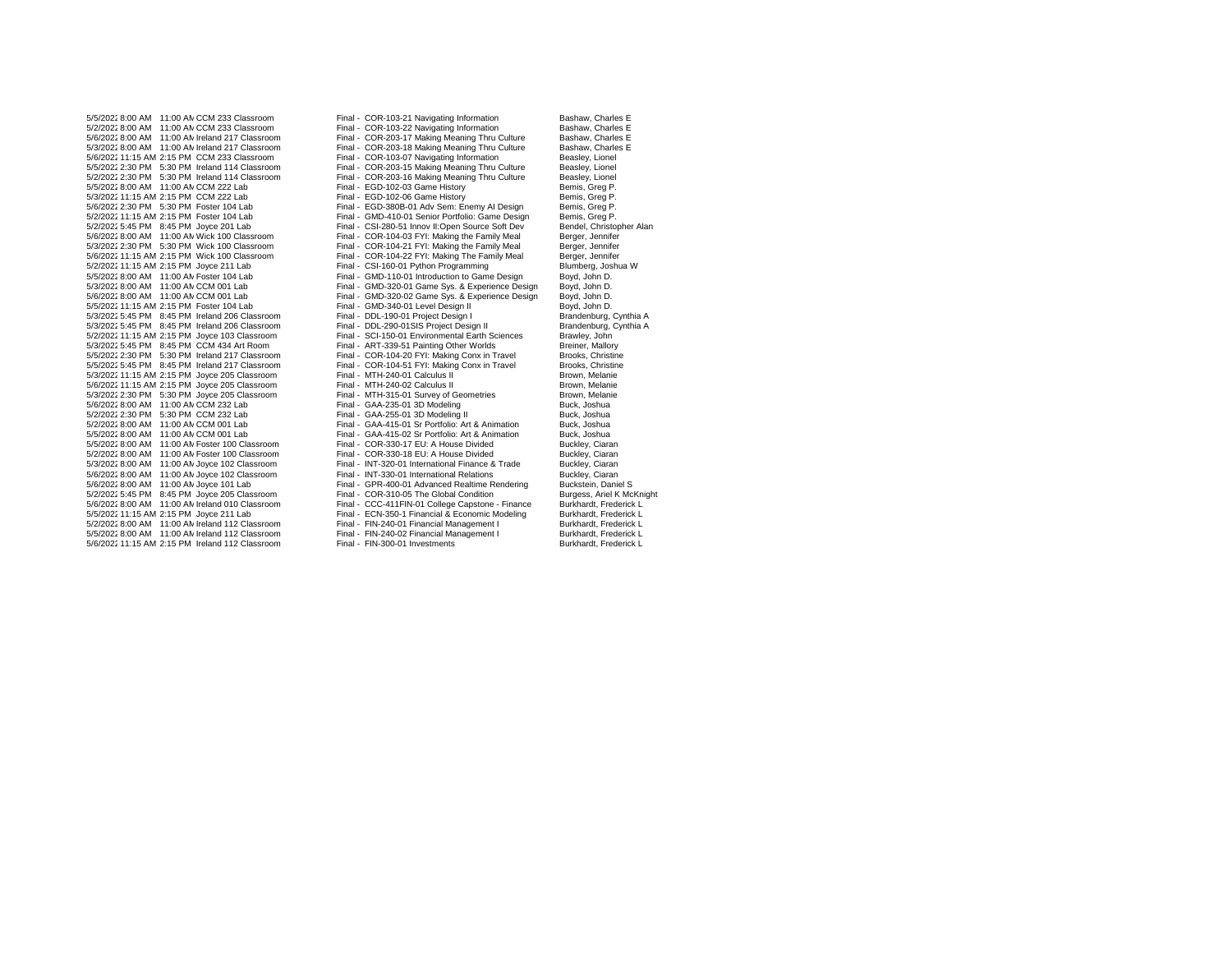5/6/2022 11:15 AM 2:15 PM Joyce 305 Classroom 5/2/2022 8:00 AM 11:00 AN Joyce 304 Classroom Final - ACC-231-01 Intermediate <br>5/6/2022 8:00 AM 11:00 AN CCM 101 Production Stage Final - FLM-215-02 Filmmaking I

5/6/2022 2:30 PM 5:30 PM Ireland 114 Classroom Final - COR-320-05 Human Rights & Responsibility Cafferty, Edward H<br>5/5/2022 2:30 PM 5:30 PM Jovce 304 Classroom Final - ENP-250-01 Env. Policy & Globalization Cano. Ariana 5/5/20222:30 PM 5:30 PM Joyce 304 Classroom Final - ENP-250-01 Env. Policy & Globalization Cano, Ariana Final - ACC-350-01 Accounting Information Systems Canovatchel, Frank A<br>Final - CCC-410ITS-01 Canstone Design Canovatchel, Frank A 5/2/2022 8:00 AM 11:00 AN Joyce 201 Lab Final - CCC-410ITS-01 Capstone Design Canovatchel, Frank A<br>5/5/2022 8:00 AM 11:00 AN Joyce 201 Lab Final - CSI-300-01 Database Management Systems Canovatchel, Frank A Final - CSI-300-01 Database Management Systems 5/2/20222:30 PM 5:30 PM Joyce 311 Classroom Final - COR-203-02SIS Making Meaning Thru Culture Cantelli, Veruska Final - COR-203-13 Making Meaning Thru Culture 5/2/202211:15 AM 2:15 PM Joyce 311 Classroom Final - COR-330-15 Gender in Japan Cantelli, Veruska 5/2/2022 8:00 AM 11:00 AM Joyce 311 Classroom Final - COR-330-16 Gender in Japan Cantelli, Veruska<br>5/3/2022 2:30 PM 5:30 PM CCM 442 Classroom Final - COR-103-18 Navigating Information Capone. Alfonso 5/3/20222:30 PM 5:30 PM CCM 442 Classroom Final - COR-103-18 Navigating Information Capone, Alfonso Final - COR-103-19 Navigating Information 5/2/20222:30 PM 5:30 PM Ireland 112 Classroom Final - COR-103-20 Navigating Information Capone, Alfonso Final - COR-320-04 Human Rights & Responsibility 5/2/2022 8:00 AM 11:00 AN CCM 232 Lab Final - GAA-380-01 Adv Seminar: Art & Animation Carlin, Jennifer Lynne<br>5/5/2022 8:00 AM 11:00 AN Jovce 203 Classroom Final - MTH-180-01 Statistics. Introduction to Carlson. Garv 5/5/2022 8:00 AM 11:00 AN Joyce 203 Classroom Final - MTH-180-01 Statistics, Introduction to Carlson, Gary<br>5/2/2022 11:15 AM 2:15 PM Joyce 203 Classroom Final - MTH-180-02 Statistics, Introduction to Carlson, Gary 5/2/202211:15 AM 2:15 PM Joyce 203 Classroom Final - MTH-180-02 Statistics, Introduction to Carlson, Gary 5/3/202211:15 AM 2:15 PM Joyce 305 Classroom Final - CCC-410COM-01SL Communication Capstone Casey, Cheryl A 5/6/2022 8:00 AM 11:00 AN Joyce 305 Classroom Final - COM-120-01 Media and Society Casey, Cheryl A<br>5/2/2022 2:30 PM 5:30 PM MIC 305/306 Classroom Final - COR-103-16 Navigating Information Casey, Cheryl A 5/2/20222:30 PM 5:30 PM MIC 305/306 Classroom Final - COR-103-16 Navigating Information Casey, Cheryl A 5/5/202211:15 AM 2:15 PM MIC 305/306 Classroom Final - COR-103-17 Navigating Information Casey, Cheryl A Final - CSI-281-01 Data Structures & Algorithms 5/2/20222:30 PM 5:30 PM Freeman 201 Classroom Final - EDU-255-01 Primary Curriculum Chitgopker, Jennifer L. 5/2/20228:00 AM 11:00 AMJoyce 302 Classroom Final - PSY-340-01 Behavioral Neuroscience Colombo, Barbara Ferrante 5/5/202211:15 AM 2:15 PM Joyce 302 Classroom Final - PSY-396-01 Advanced Research Internship 2 Colombo, Barbara Ferrante 5/2/2022 2:30 PM 5:30 PM Joyce 302 Classroom Final - PSY-405-01SL Music for Health and Wellbeing Colombo, Barbara Ferrante Colombo, Barbara Ferrante Colombo, Barbara Ferrante Colombo, Annemarie Colombo, Annemarie Final - SWK-235-01 Human Behav: Person-in-Envir. Conlon, Annemarie<br>Final - SWK-300-01 Policy Pract.: Local to Global Conlon, Annemarie 5/6/2022 2:30 PM 5:30 PM Joyce 102 Classroom Final - SWK-300-01 Policy Pract.:Local to Global Conlon, Annemarie<br>5/3/2022 2:30 PM 5:30 PM Joyce 305 Classroom Final - COR-310-02 The Global Condition Cross. James P. 5/3/20222:30 PM 5:30 PM Joyce 305 Classroom Final - COR-310-02 The Global Condition Cross, James P. 5/5/20222:30 PM 5:30 PM CCM 221 Classroom Final - COR-310-04 The Global Condition Cross, James P. 5/2/20222:30 PM 5:30 PM CCM 424 Classroom Final - COR-330-14 China 20/20 Cross, James P. 5/3/202211:15 AM 2:15 PM Joyce 103 Classroom Final - SCI-170-01 Forensic Science, Intro to Dean, Allison D. 5/6/202211:15 AM 2:15 PM Joyce 103 Classroom Final - SCI-170-02 Forensic Science, Intro to Dean, Allison D. 5/3/2022 2:30 PM 5:30 PM Joyce 211 Lab Final - CSI-240-03 Advanced Programming DeGuise, Christopher Christopher L<br>Final - ECD-380B-115 Adv Sem: Game Biz Della Rocca, Jason Della Rocca, Jason 5/2/20225:45 PM 8:45 PM Virtual Classroom Final - EGD-380B-115 Adv Sem: Game Biz Della Rocca, Jason Final - COR-204-12 Theory: Gender in Asia 5/5/202211:15 AM 2:15 PM Joyce 103 Classroom Final - SCI-150-02 Environmental Earth Sciences Donlon, Michelle 5/3/20225:45 PM 8:45 PM Joyce 103 Classroom Final - SCI-150-51 Environmental Earth Sciences Donlon, Michelle 5/2/20225:45 PM 8:45 PM Ireland 217 Classroom Final - CRJ-225-51 Digital Evidence: Law of Donovan, Thomas J. Final - ART-115-51 Photography, Introduction to Douglas, Jordan<br>
Final - ART-215-51 Photography, Intermediate Douglas, Jordan 5/3/20225:45 PM 8:45 PM Joyce 102 Classroom Final - ART-215-51 Photography, Intermediate Douglas, Jordan 5/5/202211:15 AM 2:15 PM CCM 233 Classroom Final - FLM-128-02 Screenwriting I Dreisbach, Christopher Craig 5/2/2022 11:15 AM 2:15 PM CCM 233 Classroom Final - FLM-260-01 Documentary Filmmaking Dreisbach, Christopher C<br>5/5/2022 11:15 AM 2:15 PM Joyce 304 Classroom Final - ACC-135-01 Accounting for Decision Making Duffy, Cathy Final - ACC-135-01 Accounting for Decision Making Duffy, Cathy<br>Final - ACC-145-01 Financial Accounting Duffy, Cathy 5/5/2022 8:00 AM 11:00 AN Joyce 304 Classroom Final - ACC-145-01 Financial Accounting Duffy, Cathy<br>5/3/2022 8:00 AM 11:00 AN Joyce 304 Classroom Final - ACC-145-01 Financial Accounting Duffy, Cathy 5/6/2022 8:00 AM 11:00 AN CCM 101 Production Stage Final - FLM-215-02 Filmmaking I Cunleavy, Ryan<br>5/5/2022 5:45 PM 8:45 PM CCM 424 Classroom Final - FLM-301-51 Best/Worst of Great Directors Dunleavy, Ryan 5/5/2022 5:45 PM 8:45 PM CCM 424 Classroom Final - FLM-301-51 Best/Worst of Great Directors Dunleavy, Ryan<br>5/6/2022 2:30 PM 5:30 PM Ireland 014 Lab Final - VCD-280-01 Intro to 3D Motion Graphics Dunleavy, Ryan Final - VCD-280-01 Intro to 3D Motion Graphics Dunleavy, Ryan<br>
Final - SEC-345-01 Information Assurance Dunston, Patrick Duane 5/3/20222:30 PM 5:30 PM Joyce 311 Classroom Final - SEC-345-01 Information Assurance Dunston, Patrick Duane 5/2/20222:30 PM 5:30 PM Joyce 310 Lab Final - SEC-440-01SL Systems Security Dunston, Patrick Duane Final - SYS-320-01 Automation and Scripting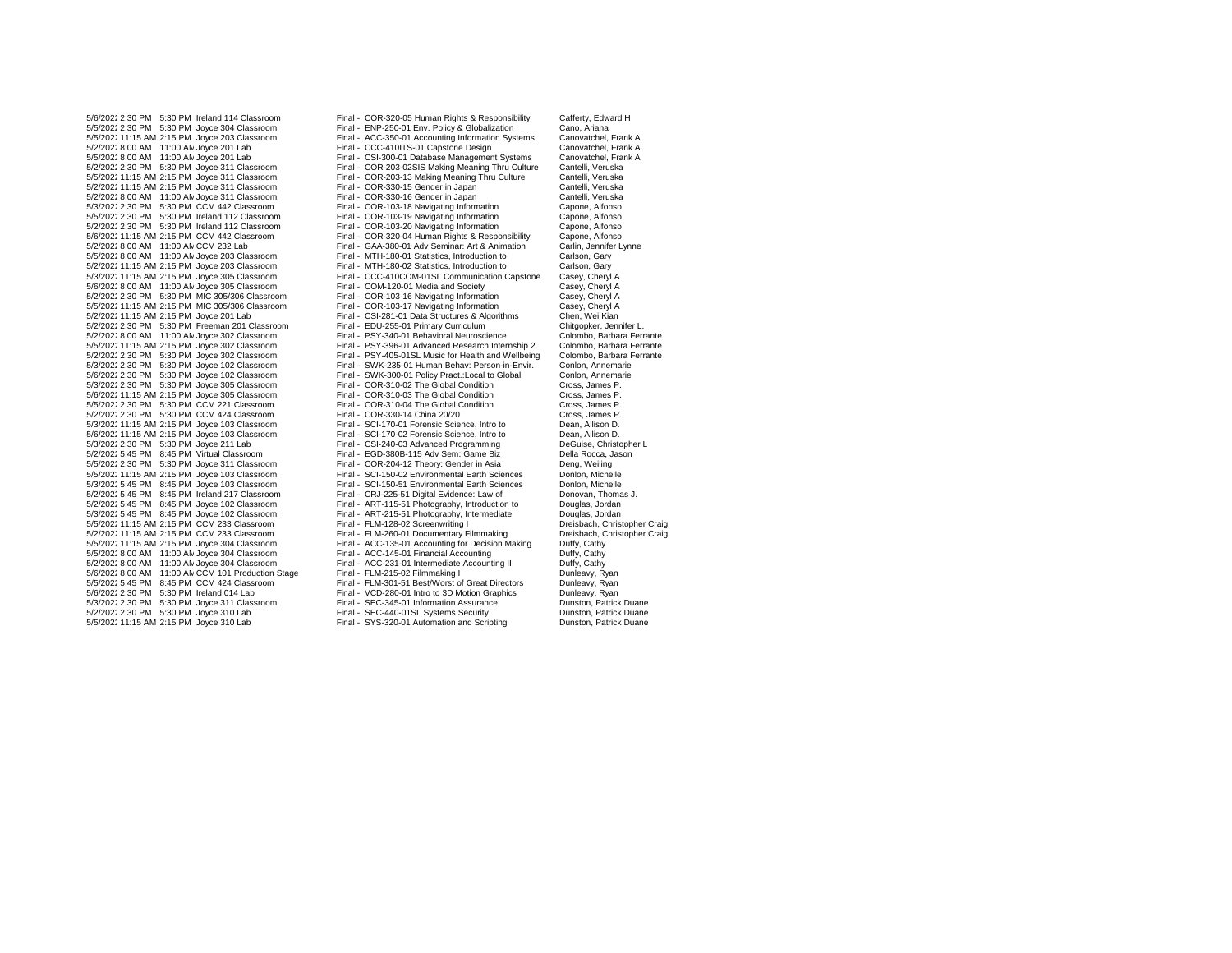5/6/2022 11:15 AM 2:15 PM Joyce 102 Classroom 5/2/2022:2:30 PM 5:30 PM Ireland 217 Classroom 5/2/2022 5:45 PM 8:45 PM Joyce 305 Classroom Final - SCI-140-51 Nutrition & Fitness/Biology of Fitness/Biology<br>5/3/2022 11:15 AM 2:15 PM Joyce 203 Classroom Final - SWK-315-71 Generalist Practice II 5/3/2022 11:15 AM 2:15 PM Freeman 201 Classroom 5/2/2022 5:45 PM 8:45 PM CCM 442 Classroom 5/6/2022 11:15 AM 2:15 PM Foster 202 Lab Final - NET-330-01 Network Design

5/2/2022 8:00 AM 11:00 AN Foster 202 Lab Final - CCC-412-05 ITS Capstone Snr Project:CNCS Eastman, Joe<br>5/6/2022 11:15 AM 2:15 PM Jovce 310 Lab Final - SEC-260-01 Web and Apolications Security Eastman. Joe 5/6/202211:15 AM 2:15 PM Joyce 310 Lab Final - SEC-260-01 Web and Applications Security Eastman, Joe 5/3/20222:30 PM 5:30 PM Joyce 310 Lab Final - SEC-260-02 Web and Applications Security Eastman, Joe 5/2/202211:15 AM 2:15 PM Joyce 310 Lab Final - SYS-265-01 Sysadmin & Net Services II Eastman, Joe Final - SYS-265-02 Sysadmin & Net Services II 5/2/20222:30 PM 5:30 PM Joyce 212 Classroom Final - WRT-120-01 Creative Writing, Introduction Ellefson, James Final - WRT-120-02 Creative Writing, Introduction Ellefson, James<br>Final - WRT-220-51 Creative Writing, Intermediate Ellefson, James 5/2/20225:45 PM 8:45 PM Joyce 212 Classroom Final - WRT-220-51 Creative Writing, Intermediate Ellefson, James 5/5/20225:45 PM 8:45 PM Joyce 212 Classroom Final - WRT-324-51 Advanced Poetry Workshop Ellefson, James 5/2/2022 2:30 PM 5:30 PM Wick 101 Classroom Final - COR-104-19SL FYI: Making A Sense of Place Erickson, Christin<br>5/3/2022 11:15 AM 2:15 PM CCM 426 Lab Final - CCC-410CRE-02 Creative Media Capstone Esckilsen. Erik E Final - CCC-410CRE-02 Creative Media Capstone<br>Final - COR-104-18 FYI:Making A Better Community 5/5/20228:00 AM 11:00 AMJoyce 313 Classroom Final - COR-104-18 FYI:Making A Better Community Esckilsen, Erik E 5/5/202211:15 AM 2:15 PM Joyce 202 Classroom Final - CCC-410ENP-01 College Capstone: Env. Policy Esposito, Valerie 5/2/202211:15 AM 2:15 PM Joyce 202 Classroom Final - ENP-300-01 Place-Based Environ. Study Esposito, Valerie 5/2/20222:30 PM 5:30 PM Joyce 202 Classroom Final - LDR-300-01 Seminar in Women's Leadership Esposito, Valerie 5/2/20222:30 PM 5:30 PM Joyce 313 Classroom Final - LAN-140-01 Japanese I Evans, Sinyoung Ra 5/5/2022 2:30 PM 5:30 PM Joyce 313 Classroom Final - LAN-240-01 Japanese II Frans, Sinyoung Frances Classroom<br>5/3/2022 5:45 PM 8:45 PM CCM 442 Classroom Final - COR-310-01 The Global Condition Fatnassi, Aziz 5/3/20225:45 PM 8:45 PM CCM 442 Classroom Final - COR-310-01 The Global Condition Fatnassi, Aziz 5/2/2022 11:15 AM 2:15 PM CCM 444 Classroom Final - COR-330-12 Arab Spring Fatnassi, Aziz<br>5/2/2022 2:30 PM 5:30 PM Ireland 217 Classroom Final - COR-330-13 Arab Spring Fatnassi, Aziz 5/2/20228:00 AM 11:00 AMCCM 222 Lab Final - EGD-102-01 Game History Ferguson, Jonathan D 5/5/202211:15 AM 2:15 PM CCM 222 Lab Final - EGD-102-05 Game History Ferguson, Jonathan D 5/3/202211:15 AM 2:15 PM CCM 224 Lab Final - GMD-240-01 Level Design Ferguson, Jonathan D 5/6/2022 2:30 PM 5:30 PM CCM 224 Lab Final - GMD-240-02 Level Design Ferguson, Jonathan Forguson, Jonathan Final - GMD-240-02 Level Design Ferguson, Jonathan 5/4/2022 5:45 PM 8:45 PM MCLC 103A Classroom Final - EGD-380B-51 5/4/2022 5:45 PM 8:45 PM MCLC 103A Classroom Final - EGD-380B-51 Adv Sem: Serious Games Fine, Robert Jam<br>5/2/2022 5:45 PM 8:45 PM Joyce 305 Classroom Final - SCI-140-51 Nutrition & Fitness/Biology of Fischer, Jessica 5/3/2022 11:15 AM 2:15 PM Joyce 203 Classroom Final - SWK-315-71 Generalist Practice II Foerg, Tarn Foerg, Tam<br>5/3/2022 11:15 AM 2:15 PM Freeman 201 Classroom Final - SWK-495S-71 Int. Social Wk Field Seminar Foerg. Tarn 5/2/2022 5:45 PM 8:45 PM Ireland 012 Lab Final - SON-440-51 Adv. Projects in Sonic Arts Francis, Malcolm<br>5/5/2022 2:30 PM 5:30 PM CCM 305 Auditorium Final - CCC-410LEG-71 College Capstone: Law Friedman, Eric D Final - CCC-410LEG-71 College Capstone: Law Friedman, Eric D<br>5. Final - CRJ-120-01 Criminal Law Friedman, Eric D 5/5/202211:15 AM 2:15 PM Wick 100 Classroom Final - CRJ-120-01 Criminal Law Friedman, Eric D 5/5/202211:15 AM 2:15 PM Wick 100 Classroom Final - LEG-140-01 Criminal Law Friedman, Eric D 5/2/2022 11:15 AM 2:15 PM Wick 100 Classroom Final - LEG-160-01 Contracts Friedman, Eric D<br>5/5/2022 2:30 PM 5:30 PM CCM 442 Classroom Final - MKT-250-01 Intro. to Digital Marketing Funk, Thomas E 5/5/2022 2:30 PM 5:30 PM CCM 442 Classroom Final - MKT-250-01 Intro. to Digital Marketing Funk, Thomas E<br>5/2/2022 5:45 PM 8:45 PM CCM 442 Classroom Final - MKT-360-51 Advanced Digital Marketing Funk, Thomas E 5/3/202211:15 AM 2:15 PM CCM 424 Classroom Final - CRE-180-01 Making Culture Gallo, Peter 5/2/20225:45 PM 8:45 PM Foster 202 Lab Final - NET-150-51 Network Fundamentals Ginter, David 5/4/2022 5:45 PM 8:45 PM Joyce 310 Lab Final - NET-215-51 Network Protocols<br>5/3/2022 2:30 PM 5:30 PM Joyce 313 Classroom Final - CRE-100-01 Making Art Glover. Gordon Richard 5/3/20222:30 PM 5:30 PM Joyce 313 Classroom Final - CRE-100-01 Making Art Glover, Gordon Richard **No** 5/5/2022 8:00 AM 11:00 AN CCM 442 Classroom Final - CRE-100-02 Making Art Glover, Gordon Richard<br>5/6/2022 8:00 AM 11:00 AN CCM 424 Classroom Final - CRE-240-01 Creative Media Prof Pract I Glover, Gordon Richard 5/6/20228:00 AM 11:00 AMCCM 424 Classroom Final - CRE-240-01 Creative Media Prof Pract I Glover, Gordon Richard Final - FLM-330-01 Video Comp & Special Effects Glover, Gordon R<br>Final - CCC-412-04 ITS Capstone Snr Project:CNCS Goldstein, Adam 5/2/2022 8:00 AM 11:00 AM Joyce 310 Lab Final - CCC-412-04 ITS Capstone Snr Project:CNCS Goldstein, Adam<br>5/6/2022 11:15 AM 2:15 PM Foster 202 Lab Final - NET-330-01 Network Design Coldstein, Adam 5/3/20222:30 PM 5:30 PM Foster 202 Lab Final - NET-340-01 Communications Telecoms Goldstein, Adam 5/5/20225:45 PM 8:45 PM Ireland 112 Classroom Final - BUS-120-51 Marketing & the Org. Mindset Gronlund, Robin Elizabeth 5/6/2022 8:00 AM 11:00 AN MIC 308 Lab Final - CSI-240-01 Advanced Programming Gungor, Murat Kahraman<br>15/3/2022 11:15 AM 2:15 PM MIC 308 Lab Final - CSI-240-02 Advanced Programming Gungor, Murat Kahraman Final - CSI-240-02 Advanced Programming Gungor, Murat Kahraman<br>5-15 Final - CSI-351-01 Software Testing Gungor, Murat Kahraman 5/5/2022 11:15 AM 2:15 PM MIC 308 Lab Final - CSI-351-01 Software Testing Gungor, Murat Kahraman<br>5/2/2022 2:30 PM 5:30 PM MIC 308 Lab Final - CSI-420-01 Software Re-Engineering Gungor, Murat Kahraman Final - CSI-420-01 Software Re-Engineering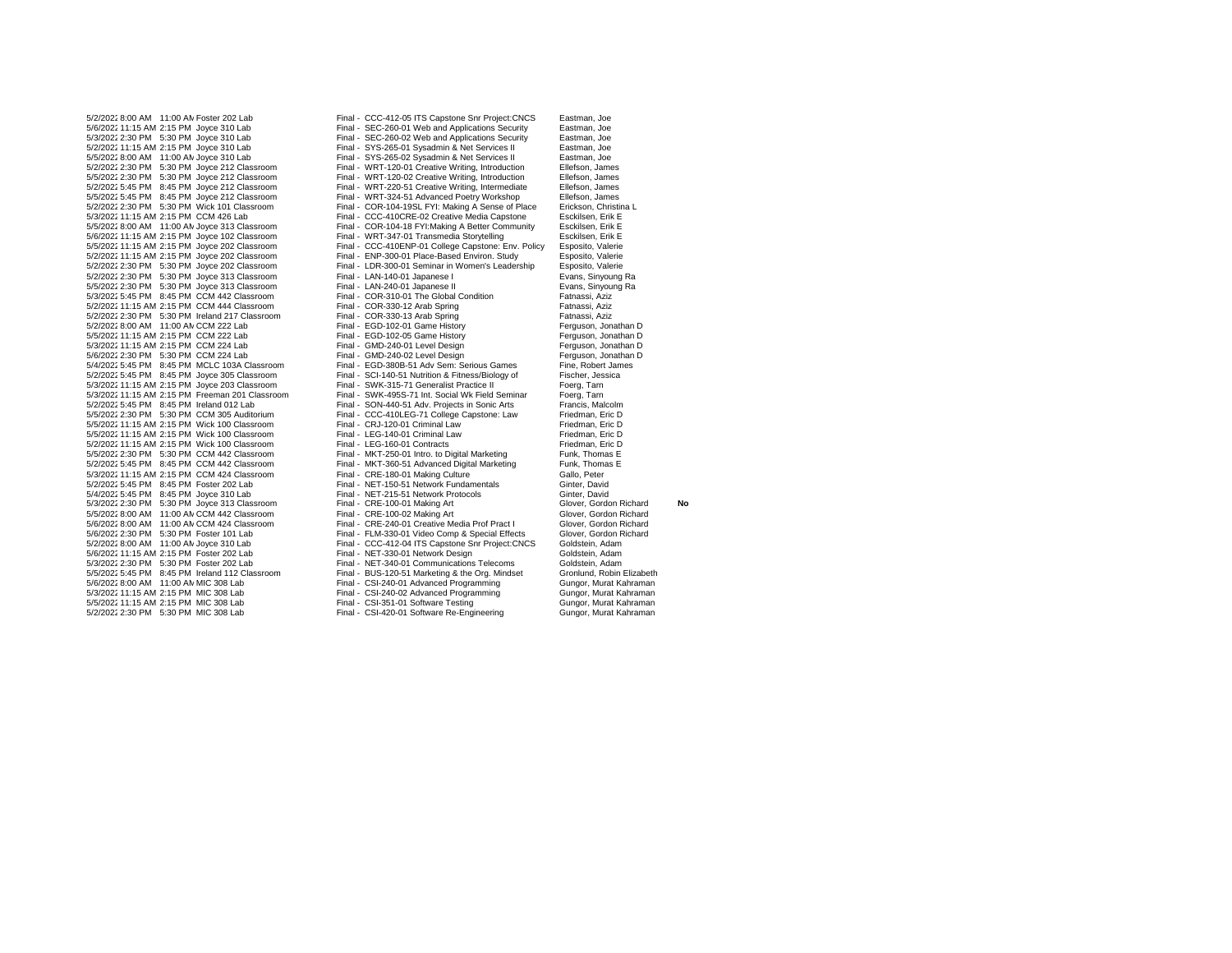5/2/2022 2:30 PM 5:30 PM Joyce 102 Classroom 5/6/2022 2:30 PM 5:30 PM CCM 222 Lab 5/5/2022 11:15 AM 2:15 PM Joyce 305 Classroom Final - COR-104-16 FYI: Making Time Capsules Follow Final - COR-<br>5/2/2022 11:15 AM 2:15 PM Joyce 305 Classroom Final - COR-104-17 FYI: Making Time Capsules 5/3/2022 11:15 AM 2:15 PM Joyce 202 Classroom 5/5/20228:00 AM 11:00 AMCCM 426 Lab Final - VCD-110-01 Image Technology Howell, Kenneth W 5/2/2022 5:45 PM 8:45 PM Joyce 203 Classroom

5/3/2022 2:30 PM 5:30 PM Ireland 117 Lab Final - FOR-320-01 File System Forensics Formation Hadi, Ali<br>5/6/2022 2:30 PM 5:30 PM Ireland 117 Lab Final - FOR-440-01 Net Forensics& Threat Hunting Hadi. Ali 5/6/2022 2:30 PM 5:30 PM Ireland 117 Lab Funal - FOR-440-01 Net Forensics&Threat Hunting Hadi, Ali<br>5/6/2022 8:00 AM 11:00 AN Skiff Annex 100 Lab Final - SEC-480-01 Adv Topics in Cyber Security Hadi, Ali 5/6/20228:00 AM 11:00 AMSkiff Annex 100 Lab Final - SEC-480-01 Adv Topics in Cyber Security Hadi, Ali Final - CCC-410-51SL College Capstone: Business Haggerty, Donald R<br>
Final - INV-410-71 Designing Innovative Orgs. Haggerty, Donald R 5/5/20222:30 PM 5:30 PM Joyce 102 Classroom Final - MGT-460-71 Business Policy/Strategic Mgt Haggerty, Donald R 5/3/202211:15 AM 2:15 PM MIC 305/306 Classroom Final - COR-103-14 Navigating Information Haig, Jeffrey P 5/6/2022 8:00 AM 11:00 AM MIC 305/306 Classroom Final - COR-103-15 Navigating Information Haig, Jeffrey Haig, Jeffrey Propertion Francisco CSIN Hall, Brian R<br>Final - CCC-412-01 ITS Capstone Snr Project: CSIN Hall, Brian R 5/2/2022 8:00 AM 11:00 AM MIC 308 Lab Final - CCC-412-01 ITS Capstone Snr Project:CSIN Hall, Brian R<br>5/2/2022 8:00 AM 11:00 AM MIC 308 Lab Final - CCC-412-03 ITS Capstone Snr Project:DATA Hall, Brian R 5/2/2022 8:00 AM 11:00 AMMIC 308 Lab Final - CCC-412-03 ITS Capstone Snr Project:DATA Hall, Brian R<br>5/2/2022 11:15 AM 2:15 PM MIC 308 Lab Final - CSI-140-04 Introduction to Programming Hall. Brian R Final - CSI-140-04 Introduction to Programming 5/6/202211:15 AM 2:15 PM Joyce 201 Lab Final - CSI-330-01 Software Dev. Methodologies Hall, Brian R Final - VCD-302-01 Graphic Design/Objects&Spaces 5/2/20225:45 PM 8:45 PM Ireland 114 Classroom Final - MGT-260-51 Project Mgmt & Team Leadership Heskett, Kenneth Alvin Final - MGT-265-51 Information Systems for Mgmt Heskett, Kenneth Heskett, Kenneth Alvin Heskett, Kenneth Alvin 5/3/2022 5:45 PM 8:45 PM Joyce 304 Classroom Final - LEG-120-52 Business Law Text Classroom Hoffman, Eric<br>5/3/2022 5:45 PM 8:45 PM Joyce 311 Classroom Final - SWK-250-51 Intro to Antiracist Practice Hogg, Latoya 5/3/20225:45 PM 8:45 PM Joyce 311 Classroom Final - SWK-250-51 Intro to Antiracist Practice Hogg, Latoya 5/6/20222:30 PM 5:30 PM CCM 222 Lab Final - EGD-320-02AA Game Studio II Hooper, Rachel M. 5/6/20222:30 PM 5:30 PM CCM 222 Lab Final - EGD-320-02GD Game Studio II Hooper, Rachel M. Final - EGD-320-02GPM Game Studio II Hooper, Rachel M.<br>
Final - EGD-320-02GPM Game Studio II Hooper, Rachel M.<br>
Hooper, Rachel M. 5/6/20222:30 PM 5:30 PM CCM 222 Lab Final - EGD-320-02PR Game Studio II Hooper, Rachel M. 5/2/2022 2:30 PM 5:30 PM Foster 104 Lab Final - EGD-420-03 Game Studio III Hooper, Rachel N<br>5/3/2022 2:30 PM 5:30 PM CCM 424 Classroom Final - COR-204-10 Theory: Rhetoric of Recipes Horne. Miriam E. Final - COR-204-10 Theory: Rhetoric of Recipes Horne, Miriam E.<br>5. Final - COR-204-11 Theory: Rhetoric of Recipes Horne, Miriam E. 5/6/2022 11:15 AM 2:15 PM CCM 424 Classroom Final - COR-204-11 Theory: Rhetoric of Recipes Horne, Miriam E. Horne, Miriam E. France, Amy F. Theory: Rhetoric of Recipes Horne, Miriam E. France, Amy F. Theory: Rhetoric of Re 5/6/202211:15 AM 2:15 PM Foster 100 Classroom Final - COR-104-15 FYI:Making Time Capsules Howe, Amy 5/2/202211:15 AM 2:15 PM Joyce 305 Classroom Final - COR-104-17 FYI:Making Time Capsules Howe, Amy 5/2/2022 2:30 PM 5:30 PM CCM 426 Lab Final - IXD-200-01 Aesthetic Interactions Final Howell, Kenneth W<br>Final - IXD-200-01 Aesthetic Interactions Howell Kenneth W 5/3/20222:30 PM 5:30 PM CCM 426 Lab Final - IXD-200-02 Aesthetic Interactions Howell, Kenneth W 5/3/2022 11:15 AM 2:15 PM Ireland 012 Lab Final - SON-200-01 Game Sound Design I Jana, Dev P<br>Final - GAA-245-01 Communications Jelter, Benjamin Islam Communications Jelter, Benjamin 5/6/2022 11:15 AM 2:15 PM CCM 232 Lab Final - GAA-245-01 Concept Painting, Foundations Jelter, Benjam<br>5/6/2022 8:00 AM 11:00 AN Joyce 313 Classroom Final - COR-104-13 FYI:Makng Garments/Do Justice Jeso, Isabella 5/6/20228:00 AM 11:00 AMJoyce 313 Classroom Final - COR-104-13 FYI:Makng Garments/Do Justice Jeso, Isabella Final - COR-104-14 FYI:Makng Garments/Do Justice<br>Final - SWK-240-51 Family Violence 5/2/20225:45 PM 8:45 PM Joyce 302 Classroom Final - SWK-240-51 Family Violence Jorgenson, Jennifer 5/6/202211:15 AM 2:15 PM Joyce 301 Classroom Final - COR-103-12 Navigating Information Kaarla, Erik 5/3/2022 11:15 AM 2:15 PM Joyce 301 Classroom Final - COR-103-13 Navigating Information Kaarla, Erik<br>5/6/2022 8:00 AM 11:00 AN CCM 434 Art Room Final - ART-110-01 Drawing, Introductory Kehoe-Yergeau. Deborah J Final - ART-110-01 Drawing, Introductory ... Kehoe-Yergeau, Deborah J<br>
Final - ART-235-01 Introduction to Painting ... Kehoe-Yergeau, Deborah J 5/6/20222:30 PM 5:30 PM CCM 434 Art Room Final - ART-235-01 Introduction to Painting Kehoe-Yergeau, Deborah J Final - V.C.D-201-02 Intro to Typography (Final - VCD-201-02 Intro to Typography (Kehoe-Yergeau, Deborah Jab Final - COR-285-01 Integrative Thinking Seminar (Kelly, Michael W 5/3/20228:00 AM 11:00 AMIreland 206 Classroom Final - COR-285-01 Integrative Thinking Seminar Kelly, Michael W 5/6/20228:00 AM 11:00 AMIreland 206 Classroom Final - COR-286-01 Integrative Portfolio Kelly, Michael W 5/3/2022 8:00 AM 11:00 AM reland 206 Classroom Final - DDL-110-01 Intro to Inquiry Final - Final - DDL-110-01 Intro to Inquiry Final - Relations Relly, Michael West Relations Relations Relations Relations Relations Relatio Final - COM-210-01 Principles of Public Relations 5/3/2022 8:00 AM 11:00 AM CCM 424 Classroom Final - COM-475-01 Communication Field Practicum Kerr, Nancy<br>5/2/2022 8:00 AM 11:00 AM Ireland 117 Lab 5/2/20228:00 AM 11:00 AMIreland 117 Lab Final - CCC-410-05 College Capstone: DIGF Khader, Mariam Sabri Final - CCC-412-06 ITS Capstone Snr Project:DIGF Khader, Mariam Sabri<br>Final - FOR-240-01 Intro. to DF Analysis Khader, Mariam Sabri 5/6/2022 11:15 AM 2:15 PM Ireland 117 Lab Final - FOR-240-01 Intro. to DF Analysis Khader, Mariam Sabri<br>5/5/2022 2:30 PM 5:30 PM Ireland 117 Lab Final - FOR-340-01 Operating System Forensics Khader, Mariam Sabri 5/5/2022 2:30 PM 5:30 PM Ireland 117 Lab Final - FOR-340-01 Operating System Forensics Khader, Mariam Sabribut<br>1997 - Frances System Forensics Khader, Mariam Sabribution Sabribution Company System Forensics Khader, Mariam Final - FOR-340-02 Operating System Forensics Khader, Mariam - Khader, Mariam Sabridge System Forensics Khader, Mariam Sabridge System Forential Analysis Charles Sabridge System From Sabridge System Sabridge System Sabridg 5/3/2022 5:45 PM 8:45 PM Virtual Classroom Final - GPR-300-115 Inter Graphics & Anim Prog Khattak, Sa<br>5/2/2022 5:45 PM 8:45 PM Virtual Classroom Final - GPR-300-115 Inter Graphics & Anim Prog Khattak, Sa Final - MGT-150-02 Exploring Analytics 5/5/202211:15 AM 2:15 PM Wick 101 Classroom Final - COR-103-10 Navigating Information Kite, David Final - COR-103-11 Navigating Information Final - COR-330-10 Buddhism in Tibet Corner Corner Kite, David 5/3/202211:15 AM 2:15 PM Ireland 114 Classroom Final - COR-330-10 Buddhism in Tibet Kite, David 5/6/2022 8:00 AM 11:00 AN Ireland 114 Classroom Final - COR-330-11 Buddhism in Tibet Kite, David<br>5/2/2022 8:00 AM 11:00 AN Joyce 210 Lab Final - CCC-412-02 ITS Capstone Snr Project:CSIN Kopec, David 5/2/20228:00 AM 11:00 AMJoyce 210 Lab Final - CCC-412-02 ITS Capstone Snr Project:CSIN Kopec, David 5/5/20222:30 PM 5:30 PM Joyce 210 Lab Final - CSI-380-01 Innov III: Emerging Lang. Kopec, David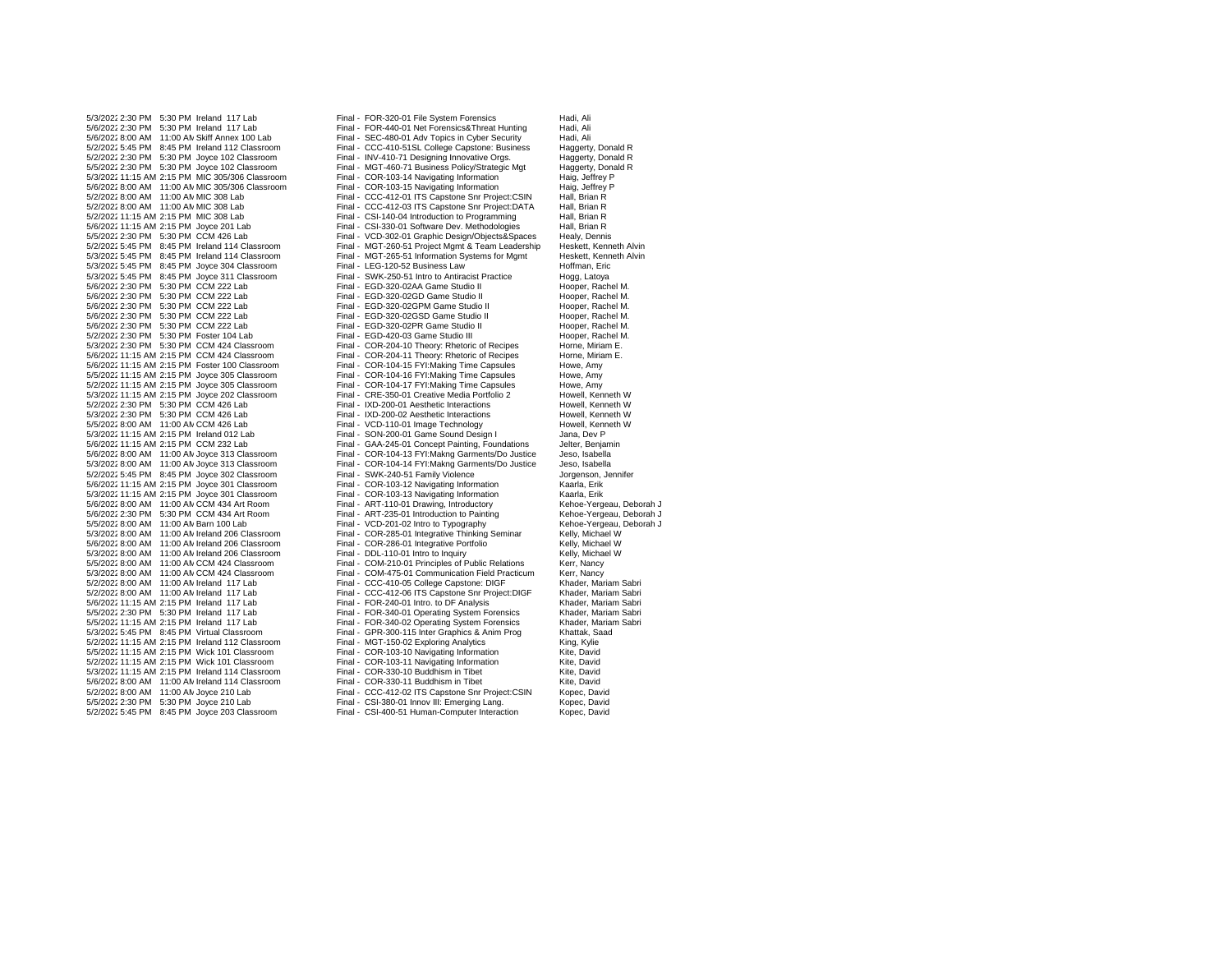5/2/2022 2:30 PM 5:30 PM Joyce 101 Lab Final - GPR-250-01 Game Architecture Came Architecture S/3/2022 2:30 PM 5:30 PM Joyce 101 Lab 5/5/2022 5:45 PM 8:45 PM CCM 442 Classroom Final - WRT-250-51 Book Publishing/Editor's Role Maguire, Julia Shane Technology I 5/2/2022 8:00 AM 11:00 AN CCM 224 Lab 5/3/2022 5:45 PM 8:45 PM Wick 101 Classroom 5/2/2022 2:30 PM 5:30 PM Joyce 205 Classroom

5/6/202211:15 AM 2:15 PM Joyce 304 Classroom Final - COR-204-08SIS Theory: VT Food & VT Identity Lange, Michael Final - COR-204-09 Theory: VT Food & VT Identity Lange, Michael<br>Final - COR-286-02 Integrative Portfolio Lange, Michael 5/3/20222:30 PM 5:30 PM Joyce 304 Classroom Final - COR-286-02 Integrative Portfolio Lange, Michael 5/6/2022 2:30 PM 5:30 PM Joyce 304 Classroom Final - COR-286-03 Integrative Portfolio Lange, Michael Lange, Michael Staten, Alan Final - CCC-410CRE-01 Creative Media Capstone 5/2/202211:15 AM 2:15 PM CCM 442 Classroom Final - CRE-250-01 Creative Media Projects I Larsen, Alan 5/4/2022 5:45 PM 8:45 PM Ireland 012 Lab Final - IXD-399-51 Sonic Circuits Communication to Programming Larsen, Alan<br>5/6/2022 11:15 AM 2:15 PM Jovce 211 Lab Final - CSI-140-03 Introduction to Programming Lawson. Dean R. Final - CSI-140-03 Introduction to Programming Lawson, Dean R.<br>1922 - Final - GPR-250-01 Game Architecture Lawson, Dean R. 5/3/2022 2:30 PM 5:30 PM Joyce 101 Lab Final - GPR-250-02 Game Architecture Lawson, Dean R.<br>5/5/2022 11:15 AM 2:15 PM Joyce 101 Lab Final - GPR-440-01 Advanced AI for Games Lawson, Dean R. Final - GPR-440-01 Advanced AI for Games Lawson, Dean R. 5/5/20222:30 PM 5:30 PM CCM 424 Classroom Final - COR-204-07 Theory: Memory & Nat'l Crisis Leo-Nyquist, David Final - CCC-410EDU-01 CC: Student Teaching Capstone Leo-Nyquist, Kathryn 5/5/20228:00 AM 11:00 AMIreland 117 Lab Final - FOR-100-01 Intro to Cybercrime & DF Letourneau, Joseph James 5/6/20228:00 AM 11:00 AMFoster 202 Lab Final - SEC-250-01 Computer & Network Security Letourneau, Joseph James Final - SEC-250-02 Computer & Network Security Letourneau, Joseph James<br>Final - SYS-255-01 Sysadmin & Net Services I Letourneau, Joseph James 5/3/20222:30 PM 5:30 PM Skiff Annex 100 Lab Final - SYS-255-01 Sysadmin & Net Services I Letourneau, Joseph James 5/2/2022 5:45 PM 8:45 PM Joyce 313 Classroom Final - COM-410-51 Crisis Communication L'Huillier-Fenton, Nicole<br>5/2/2022 8:00 AM 11:00 AN CCM 424 Classroom Final - WRT-231-01 Writing for the Workplace Liming, Sheila Mae 5/2/20228:00 AM 11:00 AMCCM 424 Classroom Final - WRT-231-01 Writing for the Workplace Liming, Sheila Mae 5/5/202211:15 AM 2:15 PM CCM 442 Classroom Final - WRT-231-02 Writing for the Workplace Liming, Sheila Mae Einal - WRT-325-01 Advanced Fiction Workshop 5/3/20222:30 PM 5:30 PM Joyce 212 Classroom Final - WRT-337-01 Creative Non-Fiction, Advanced Liming, Sheila Mae 5/2/20225:45 PM 8:45 PM Foster 104 Lab Final - GMD-200-51 Game Technology I Manley, Joseph Final - GMD-410-02 Senior Portfolio: Game Design Manley, Joseph<br>
Final - EGD-220-03AA Game Studio I Margolin, Steven J 5/2/20228:00 AM 11:00 AMCCM 224 Lab Final - EGD-220-03AA Game Studio I Margolin, Steven J 5/2/20228:00 AM 11:00 AMCCM 224 Lab Final - EGD-220-03GD Game Studio I Margolin, Steven J 5/2/20228:00 AM 11:00 AMCCM 224 Lab Final - EGD-220-03GPM Game Studio I Margolin, Steven J 5/2/2022 8:00 AM 11:00 AN CCM 224 Lab Final - EGD-220-03PR Game Studio I Margolin, Steven J<br>5/5/2022 8:00 AM 11:00 AN Jovce 305 Classroom Final - COR-203-11 Making Meaning Thru Culture Maver. Robert 5/5/20228:00 AM 11:00 AMJoyce 305 Classroom Final - COR-203-11 Making Meaning Thru Culture Mayer, Robert Final - COR-203-12 Making Meaning Thru Culture<br>Final - EGD-102-02 Game History 5/3/2022 8:00 AM 11:00 AN CCM 222 Lab Final - EGD-102-02 Game History Mayer, Robert Mayer, Robert<br>5/6/2022 8:00 AM 11:00 AN CCM 222 Lab Final - EGD-102-04 Game History Mayer, Robert 5/6/2022 8:00 AM 11:00 AN CCM 222 Lab Final - EGD-102-04 Game History Mayer, Robert Mayer, Robert<br>5/3/2022 2:30 PM 5:30 PM Wick 101 Classroom Final - WRT-201-01 Professional Practices I McCaffrey, Laura 5/3/20222:30 PM 5:30 PM Wick 101 Classroom Final - WRT-201-01 Professional Practices I McCaffrey, Laura 5/3/20225:45 PM 8:45 PM Ireland 217 Classroom Final - WRT-350-51 R&W in Genre: MG & YA Fantasy McCaffrey, Laura 5/3/20225:45 PM 8:45 PM Joyce 305 Classroom Final - PSY-220-01 Developmental Psychology McDuffie, Melissa 5/4/20225:45 PM 8:45 PM CCM 442 Classroom Final - PSY-220-51 Developmental Psychology McDuffie, Melissa Final - PSY-450-01 App. Psych.:Counseling Skills McDuffie, Melissa<br>Final - BRD-130-01 Audio Production McGarry, Devon Joseph 5/3/2022 2:30 PM 5:30 PM Ireland 014 Lab Final - BRD-130-01 Audio Production McGarry, Devon Joseph - 5/5/2022<br>11:15 AM 2:15 PM Ireland 014 Lab Final - BRD-130-02 Audio Production McGarry, Devon Joseph 5/5/2022 11:15 AM 2:15 PM Ireland 014 Lab Final - BRD-130-02 Audio Production McGarry, Devon Joseph 6-<br>5/5/2022 2:30 PM 5:30 PM CCM 001 Lab Final - GAA-135-03 Intro 3D Modeling & Texturing Mendenhall, Christopher Dee Final - GAA-135-03 Intro 3D Modeling & Texturing Mendenhall, Christopher Dee<br>Final - GAA-175-01 Intro to Animation Mendenhall, Christopher Dee 5/3/2022 11:15 AM 2:15 PM CCM 001 Lab Final - GAA-175-01 Intro to Animation Mendenhall, Christopher Dee<br>5/5/2022 11:15 AM 2:15 PM CCM 001 Lab Final - GAA-175-02 Intro to Animation Mendenhall, Christopher Dee 5/5/202211:15 AM 2:15 PM CCM 001 Lab Final - GAA-175-02 Intro to Animation Mendenhall, Christopher Dee Final - GAA-175-03 Intro to Animation<br>Final - LEG-120-51 Business Law 5/2/2022 5:45 PM 8:45 PM Joyce 304 Classroom Final - LEG-120-51 Business Law Messina, Jeffrey<br>5/2/2022 2:30 PM 5:30 PM Barn 100 Lab Final - VCD-305-01 Publication Design II Mikulak Jonathan F 5/2/20222:30 PM 5:30 PM Barn 100 Lab Final - VCD-305-01 Publication Design II Mikulak, Jonathan P 5/6/20228:00 AM 11:00 AMBarn 100 Lab Final - VCD-400-01 Projects in Graphic Design II Mikulak, Jonathan P Final - VCD-430-01 Creative Production Studio Mikulak, Jonathan P<br>Final - VCD-450-01 Portfolio Studio I Mikulak, Jonathan P 5/2/20225:45 PM 8:45 PM Barn 100 Lab Final - VCD-450-01 Portfolio Studio I Mikulak, Jonathan P 5/6/202211:15 AM 2:15 PM Barn 200 Lab Final - VCD-450-02 Portfolio Studio I Mikulak, Jonathan P 5/6/2022 2:30 PM 5:30 PM Barn 200 Lab Final - VCD-450-03 Portfolio Studio I Mikulak, Jonathan Mikulak, Jonath<br>5/5/2022 2:30 PM 5:30 PM CCM 305 Auditorium Final - CCC-410CR L71 College Canstone: Crim Just Miller Stephen Final - CCC-410CRJ-71 College Capstone: Crim. Just.<br>Final - CRJ-121-01 Criminal Procedure 5/6/2022 8:00 AM 11:00 AN Joyce 302 Classroom Final - CRJ-121-01 Criminal Procedure Miller, Stephen<br>5/3/2022 11:15 AM 2:15 PM Joyce 302 Classroom Final - CRJ-150-01 American Correctional System. Miller. Stephen Final - CRJ-150-01 American Correctional System, Miller, Stephen<br>Final - LEG-310-01 Wills, Trusts & Estates Miller, Stephen 5/6/20222:30 PM 5:30 PM Joyce 302 Classroom Final - LEG-310-01 Wills, Trusts & Estates Miller, Stephen 5/3/20228:00 AM 11:00 AMJoyce 205 Classroom Final - MTH-230-01 Calculus I Milne, Erin 5/6/2022 8:00 AM 11:00 AN Joyce 205 Classroom Final - MTH-230-02 Calculus I<br>5/2/2022 8:00 AM 11:00 AN CCM 444 Classroom Final - MGT-150-01 Exploring Analytics Mintz, Jason Alexander 5/2/2022 8:00 AM 11:00 AN CCM 444 Classroom Final - MGT-150-01 Exploring Analytics Mintz, Jason Alexander<br>5/2/2022 2:30 PM 5:30 PM CCM 224 Lab Final - EGD-420-02 Game Studio III Mitchell Shannon Ann 5/2/2022 2:30 PM 5:30 PM CCM 224 Lab Final - EGD-420-02 Game Studio III Mitchell, Shannon<br>5/2/2022 8:00 AM 11:00 AM Joves 203 Classroom Final - MTH-125-01 Precalculus Morse Ada Nicole 5/2/2022 8:00 AM 11:00 AM Joyce 203 Classroom Final - MTH-125-01 Precalculus Morse, Ada Nicole<br>5/2/2022 2:30 PM 5:30 PM Joyce 205 Classroom Final - MTH-270-01 Discrete Mathematics Morse, Ada Nicole 5/5/202211:15 AM 2:15 PM Joyce 205 Classroom Final - MTH-275-02 Mathematical Cryptography Morse, Ada Nicole 5/2/2022 5:45 PM 8:45 PM Ireland 014 Lab Final - VCD-203-51 Form in Motion Murakami, Kevin K.<br>5/5/2022 5:45 PM 8:45 PM Ireland 014 Lab Final - VCD-307-51 Form in Motion II Murakami, Kevin K. Final - VCD-307-51 Form in Motion II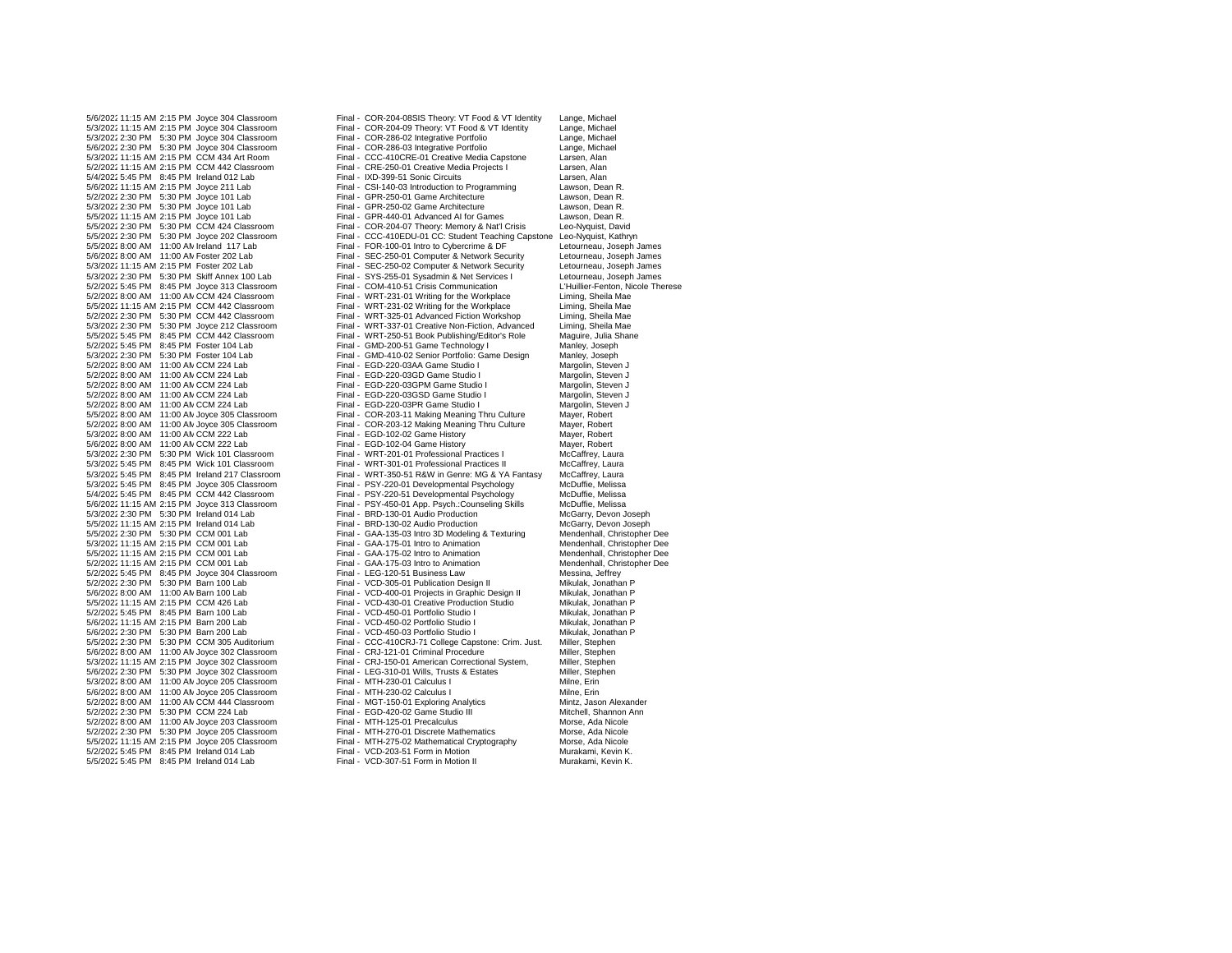5/2/2022 11:15 AM 2:15 PM Freeman 201 Classroom Final - ENG-350-01 Literature Seminar Nahra, Nancy<br>5/6/2022 11:15 AM 2:15 PM CCM 444 Classroom Final - COR-203-08 Making Meaning Thru Culture Nemazee. Rowshan 5/6/202211:15 AM 2:15 PM CCM 444 Classroom Final - COR-203-08 Making Meaning Thru Culture Nemazee, Rowshan 5/5/202211:15 AM 2:15 PM Joyce 301 Classroom Final - COR-203-09 Making Meaning Thru Culture Nemazee, Rowshan 5/2/202211:15 AM 2:15 PM Joyce 301 Classroom Final - COR-203-10 Making Meaning Thru Culture Nemazee, Rowshan 5/3/202211:15 AM 2:15 PM CCM 233 Classroom Final - COR-330-08 China: Gods-Ghosts-Ancestors Noonan, Kerry 5/5/2022 11:15 AM 2:15 PM CCM 444 Classroom Final - COR-330-09 China: Gods-Ghosts-Ancestors <a>
Final - ENG-361-51 Reviving Shakespeare<br/>
Final - ENG-361-51 Reviving Shakespeare<br/>
Final - ENG-361-51 Reviving Shakespe 5/5/2022 11:15 AM 2:15 PM CCM 221 Classroom Final - COR-104-11SL FYI: Making Amends Novotny, Novotny, America<br>5/2/2022 2:30 PM 5:30 PM CCM 221 Classroom Final - COR-104-12SL FYI: Making Amends 5/2/20222:30 PM 5:30 PM CCM 221 Classroom Final - COR-104-12SL FYI: Making Amends Novotny, Kristin 5/4/2022 5:45 PM 8:45 PM Freeman 201 Classroom 5/6/20228:00 AM 11:00 AMIreland 017 Classroom Final - MGT-330-02 HRM I:Talent/Plng/Acquisition O'Grady, Joseph 5/2/202211:15 AM 2:15 PM Joyce 205 Classroom Final - MGT-425-01 Problem Analysis/Decision Mkg. O'Grady, Joseph 5/3/2022 11:15 AM 2:15 PM Ireland 014 Lab Final - BRD-110-02 Video Storytelling Compenheim, Keith Compenheim, Keith<br>5/5/2022 8:00 AM 11:00 AM Ireland 014 Lab Final - BRD-216-01 Broadcast Writing Compenheim, Keith 5/5/2022 8:00 AM 11:00 AN Ireland 014 Lab Final - BRD-216-01 Broadcast Writing Compenheim, Keith Compenheim, Keith<br>1997 - Final - Broadcast Production of Social Media Oppenheim, Keith Compenheim, Keith Final - BRD-230-01SL 5/5/20222:30 PM 5:30 PM Ireland 014 Lab Final - BRD-230-01SL Production of Social Media Oppenheim, Keith 5/2/20222:30 PM 5:30 PM Ireland 014 Lab Final - CCC-410BRD-01 Broadcast Media Capstone Oppenheim, Keith 5/3/2022 8:00 AM 11:00 AN Joyce 211 Lab Final - MTH-250-01 Matrices, Vectors, and 3D Math Opperman, Michael<br>5/6/2022 8:00 AM 11:00 AN Joyce 211 Lab Final - MTH-250-02 Matrices Vectors, and 3D Math Opperman, Michael 5/3/2022 11:15 AM 2:15 PM Joyce 211 Lab 5/2/2022 2:30 PM 5:30 PM Joyce 211 Lab Final - MTH-280-01 Applied Statistics Copperman, Michael<br>5/6/2022 8:00 AM 11:00 AN Joyce 310 Lab Final - SEC-335-01 Eth. Hacking & Pen. Testing Paden. Devin 5/6/2022 8:00 AM 11:00 AN Joyce 310 Lab Final - SEC-335-01 Eth. Hacking & Pen. Testing Paden, Devin<br>5/2/2022 11:15 AM 2:15 PM Skiff Annex 100 Lab Final - SEC-350-01 Network & Security Controls Paden. Devin 5/2/2022 11:15 AM 2:15 PM Skiff Annex 100 Lab Final - SEC-350-01 Network & Security Controls Paden, Devin<br>5/5/2022 8:00 AM 11:00 AN Skiff Annex 100 Lab Final - SEC-350-02 Network & Security Controls Paden, Devin 5/3/202211:15 AM 2:15 PM Skiff Annex 100 Lab Final - SYS-350-01 Enterprise Virtualization Paden, Devin 5/3/2022 5:45 PM 8:45 PM Joyce 203 Classroom Final - ACC-420-51 Auditing Feature and Padgett, John Ricky<br>
Final - FLM-211-01 Film History II Parillo Matthew Hamilton ###### 5:45 PM 8:45 PM Wick 101 Classroom Final - FLM-211-01 Film History II Parillo, Matthew Hamilton ###### 5:45 PM 8:45 PM Wick 101 Classroom 5/3/20222:30 PM 5:30 PM CCM 001 Lab Final - GAA-135-01 Intro 3D Modeling & Texturing Patel, Jo Ann 5/6/20222:30 PM 5:30 PM CCM 001 Lab Final - GAA-135-02 Intro 3D Modeling & Texturing Patel, Jo Ann 5/6/20222:30 PM 5:30 PM Ireland 112 Classroom Final - BUS-110-02 Biz & Entrepreneurial Mindset Patel, Parthiv G 5/3/2022 11:15 AM 2:15 PM Ireland 217 Classroom Final - BUS-310-02 Int'l Bus. & Macroeconomics Patel, Parthiv<br>5/5/2022 8:00 AM 11:00 AN Joyce 302 Classroom Final - BUS-120-01 Marketing & the Org. Mindset Patten, Cyrus 5/5/2022 8:00 AM 11:00 AN Joyce 302 Classroom<br>5/2/2022 11:15 AM 2:15 PM Joyce 302 Classroom 5/2/20225:45 PM 8:45 PM Joyce 103 Classroom Final - SCI-170-51 Forensic Science, Intro to Paul, Velpula Grace Anisha 5/2/2022 8:00 AM 11:00 AM Ireland 201-Cornell Pavilion Classroo Final - CCC-414DDL-01 CC: Degree Design Lab Pepin, Craig<br>5/5/2022 11:15 AM 2:15 PM Ireland 201-Cornell Pavilion Classroo Final - DDL-250-01 Competencies Revie 5/5/2022 11:15 AM 2:15 PM Ireland 201-Cornell Pavilion Classroo Final - DDL-250-01 Competencies Review Pepin, Craig<br>Final - VCD-115-01 The Digital Image Perlah, Robin E. 5/6/20228:00 AM 11:00 AMCCM 426 Lab Final - VCD-115-01 The Digital Image Perlah, Robin E. 5/6/2022 11:15 AM 2:15 PM CCM 426 Lab Final - VCD-115-02 The Digital Image Perlah, Robin E.<br>5/2/2022 11:15 AM 2:15 PM CCM 424 Classroom Final - VCD-220-01 Visual Creativity & Meaning Perlah, Robin E. 5/2/2022 11:15 AM 2:15 PM CCM 424 Classroom Final - VCD-220-01 Visual Creativity & Meaning Perlah, Robin E.<br>Final - VCD-451-02 Perlah, Robin E. Perlah, Robin E. Perlah, Robin E. 5/5/2022 8:00 AM 11:00 AM reland 012 Lab Final - VCD-451-02 Portfolio Studio II Perlah, Robin E.<br>5/6/2022 8:00 AM 11:00 AM Jovce 304 Classroom Final - CRJ-121-02 Criminal Procedure Perriello. Anthony M. 5/6/2022 8:00 AM 11:00 AM Joyce 304 Classroom Final - CRJ-121-02 Criminal Procedure Perriello, Anthony M.<br>5/3/2022 9:00 AM 11:00 AM Joyce 304 Classroom Final - CRJ-121-02 Criminal Procedure Perriello, Anthony M.<br>5/3/2022 9 5/3/2022 2:30 PM 5:30 PM Joyce 302 Classroom 5/2/2022 5:45 PM 8:45 PM Joyce 311 Classroom Final - SWK-470-51 Global Social Action Perry, Zpora R<br>5/4/2022 5:45 PM 8:45 PM CCM 444 Classroom Final - I FG-260-51 Family J aw Petrozza Melissa 5/4/2022 5:45 PM 8:45 PM CCM 444 Classroom Final - LEG-260-51 Family Law Petrozza, Me<br>5/5/2022 11:15 AM 2:15 PM Joyce 201 Lab Final - CSI-140-01 Introduction to Programming Pettitt, Sarah 5/5/2022 11:15 AM 2:15 PM Joyce 201 Lab Final - CSI-140-01 Introduction to Programming Pettitt, Sarah - Final - CSI-140-02 Introduction to Programming Pettitt, Sarah 5/3/2022 11:15 AM 2:15 PM Joyce 201 Lab Final - CSI-160-02 Python Programming Pettitt, Sarah Pettitt, Sarah Forticle and Fettitt, Sarah Forticle and Forticle and Fettitt, Sarah Pettitt, Sarah Pettitt, Sarah Pettitt, Sarah 5/6/2022 8:00 AM 11:00 AN Joyce 201 Lab Final - CSI-260-01 Advanced Python Pettitt, Sarah Pettitt, Sarah Final - CSI-260-01 Advanced Python Pettitt, Sarah Pettitt, Sarah Society and Portilla, Julian 5/6/2022 11:15 AM 2:15 PM Joyce 202 Classroom Final - MED-360-01 Negotiation Fortilla, Julian Portilla, Julian<br>5/2/2022 2:30 PM 5:30 PM Joyce 305 Classroom Final - PSY-210-01 Cognitive Psychology Cuinn, Kimberly Anne 5/2/2022 2:30 PM 5:30 PM Joyce 305 Classroom 5/5/20222:30 PM 5:30 PM Joyce 305 Classroom Final - PSY-210-02 Cognitive Psychology Quinn, Kimberly Anne 5/5/2022 8:00 AM 11:00 AN Foster 101 Lab Final - FLM-215-01 Filmmaking I Rasmussen, John<br>5/2/2022 11:15 AM 2:15 PM CCM 101 Production Stage Final - FLM-225-01 Cinematography and Lighting Rasmussen, John 5/2/2022 11:15 AM 2:15 PM CCM 101 Production Stage Final - FLM-225-01 Cinematography and Lighting Rasmussen, John<br>5/2/2022 2:30 PM 5:30 PM CCM 101 Production Stage Final - FLM-225-02 Cinematography and Lighting Rasmussen, 5/2/20222:30 PM 5:30 PM CCM 101 Production Stage Final - FLM-225-02 Cinematography and Lighting Rasmussen, John 5/5/2022 11:15 AM 2:15 PM CCM 101 Production Stage Final - FLM-325-01 Advanced Cinematography Rasmussen, John Rasmussen, John Final - CSI-275-01 Network Programming Reeves. Jason 5/6/2022 2:30 PM 5:30 PM Joyce 201 Lab Final - CSI-275-01 Network Programming<br>5/5/2022 8:00 AM 11:00 AN Enster 202 Lab Final - NET-150-01 Network Fundamentals 5/5/2022 8:00 AM 11:00 AM Foster 202 Lab Final - NET-150-01 Network Fundamentals Reeves, Jason<br>5/2/2022 11:15 AM 2:15 PM Foster 202 Lab Final - NET-150-02 Network Fundamentals Reeves, Jason 5/6/2022 11:15 AM 2:15 PM Skiff Annex 100 Lab Final - SEC-250-03 Computer & Network Security Reeves, Jason<br>5/2/2022 11:15 AM 2:15 PM Ireland 114 Classroom Final - COR-203-06 Making Meaning Thru Culture Rizzo, Flavio 5/2/202211:15 AM 2:15 PM Ireland 114 Classroom Final - COR-203-06 Making Meaning Thru Culture Rizzo, Flavio 5/2/20228:00 AM 11:00 AMIreland 114 Classroom Final - COR-203-07 Making Meaning Thru Culture Rizzo, Flavio 5/5/202211:15 AM 2:15 PM Ireland 114 Classroom Final - COR-330-06 Japan: A Cinematic Journey Rizzo, Flavio 5/6/20228:00 AM 11:00 AMFoster 100 Classroom Final - COR-103-08 Navigating Information Robinson, Frank W 5/3/2022 8:00 AM 11:00 AM Foster 100 Classroom Final - COR-103-09 Navigating Information Robinson, Frank Wallach Bonisson, Frank Wallach Bonisson, Frank Wallach Bonisson, Frank Wallach Bonisson, Frank Wallach Bonisson, Fra 5/6/2022 2:30 PM 5:30 PM CCM 444 Classroom Final - COM-230-01 Small Group Communication<br>5/6/2022 2:30 PM 5:30 PM CCM 233 Classroom Final - COR-103-05 Navigating Information 5/6/20222:30 PM 5:30 PM CCM 233 Classroom Final - COR-103-05 Navigating Information Rous, David

Final - COR-320-03 Human Rights & Responsibility Final - ENG-361-51 Reviving Shakespeare **Noonan, Kerry**<br>5.45 PM 2022-51 Final - COM 234-511 Review Room Pinal - COR-104-11SL FYI: Making Amends Final - MGT-331-01 HRM II:Talent/Dev & Retention Final - MTH-250-02 Matrices, Vectors, and 3D Math Opperman, Michael<br>Final - MTH-250-02 Matrices, Vectors, and 3D Math Opperman, Michael Final - SEC-350-02 Network & Security Controls Paden, Devin<br>
Final - SYS-350-01 Enterprise Virtualization Paden, Devin Final - GAA-360-01 Procedural 3D Modeling<br>Final - BUS-110-02 Biz & Entrepreneurial Mindset Final - BUS-210-01SL Corporate Social Responsibil. Patel, Parthiv G<br>Final - BUS-310-02 Int'l Bus. & Macroeconomics Patel, Parthiv G Final - BUS-120-03 Marketing & the Org. Mindset Patten, Cyrus Final - CSI-140-02 Introduction to Programming Pettitt, Sarah<br>
Final - CSI-160-02 Python Programming Pettitt, Sarah Final - HIS-320-51 Reading and Writing History Final - HIS-320-51 Reading and Writing History Randall, Willard S. Final - NET-150-02 Network Fundamentals Reeves, Jason Final - COR-330-07 Japan: A Cinematic Journey Rizzo, Flavio<br>5.00 Final - COR-103-08 Navigating Information Robinson, Frank W Final - COR-103-06 Navigating Information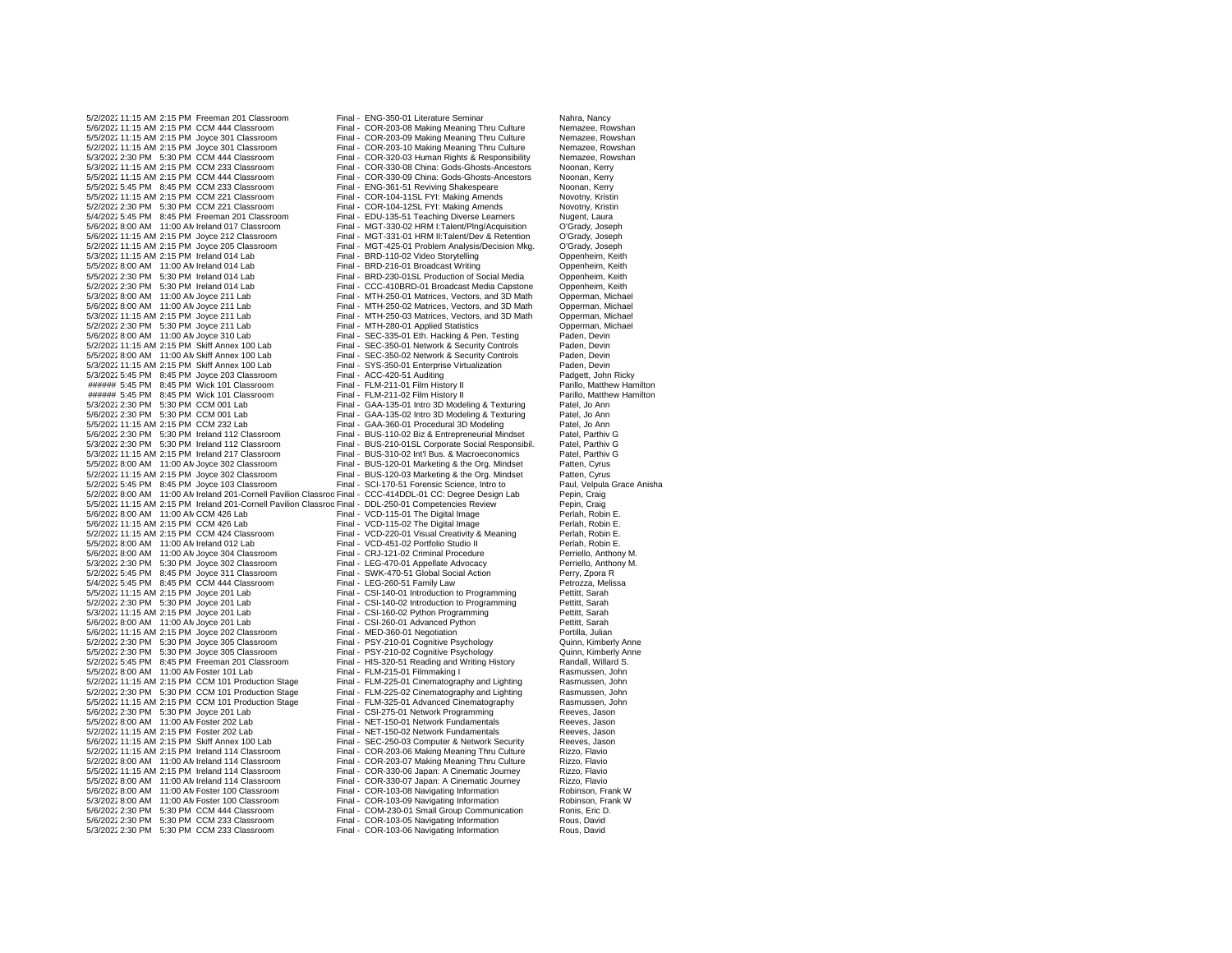5/5/2022 8:00 AM 11:00 AN Virtual Classroom 5/6/2022 8:00 AM 11:00 AM Ireland 112 Classroom Final - COR-204-04 Theory: Ibn Kaldhun & History S/5/2022 8:00 AM 11:00 AM Joyce 301 Classroom Final - COR-204-05 Theory: Ibn Kaldhun & History 5/2/2022 5:45 PM 8:45 PM CCM 426 Lab 5/5/2022 8:00 AM 11:00 AM Ireland 217 Classroom Final - COR-104-08 FYI: Doing Outdoor Education<br>5/2/2022 8:00 AM 11:00 AM Ireland 217 Classroom Final - COR-104-09 FYI: Doing Outdoor Education 5/2/2022 8:00 AM 11:00 AM Ireland 217 Classroom 5/6/2022 11:15 AM 2:15 PM Joyce 203 Classroom Final - MTH-180-06 Statistics, Introduction to Final - MTH-180-06 Statistics, Introduction to Final - MTH-180-07 Statistics, Introduction to 5/6/2022 2:30 PM 5:30 PM Foster 100 Classroom 5/2/2022 11:15 AM 2:15 PM CCM 224 Lab<br>5/2/2022 11:15 AM 2:15 PM CCM 221 Classroom 5/5/2022 2:30 PM 5:30 PM Foster 104 Lab

5/3/2022 2:30 PM 5:30 PM Ireland 012 Lab Final - SON-120-01 Fundamentals of Digital Music Sample, Eric<br>5/6/2022 2:30 PM 5:30 PM Ireland 012 Lab Final - SON-120-02 Fundamentals of Digital Music Sample. Eric 5/6/20222:30 PM 5:30 PM Ireland 012 Lab Final - SON-120-02 Fundamentals of Digital Music Sample, Eric 5/6/2022 11:15 AM 2:15 PM Ireland 217 Classroom Final - SON-131-01 History of Musical Innovation Sample, Eric<br>5/2/2022 11:15 AM 2:15 PM Ireland 012 I ab Final - SON-282-01 Synthesis and Sound Design Sample Fric Final - SON-282-01 Synthesis and Sound Design Sample, Eric<br>
Final - ART-120-01 Art History Scarpa, Olivia 5/3/2022 11:15 AM 2:15 PM CCM 305 Auditorium Final - FLM-285-01 Direct. & Act. for the Screen Schnabel, Paul Hyatt<br>5/6/2022 8:00 AM 11:00 AN Ireland 112 Classroom Final - COR-204-04 Theory: Ibn Kaldhun & History Scudder, G 5/5/2022 8:00 AM 11:00 AN Joyce 301 Classroom Final - COR-204-05 Theory: Ibn Kaldhun & History Scudder, Gary<br>5/2/2022 8:00 AM 11:00 AN Joyce 301 Classroom Final - COR-204-06 Theory: Ibn Kaldhun & History Scudder, Gary Final - COR-204-06 Theory: Ibn Kaldhun & History Scudder, Gary<br>5/2021 - Final - COR-330-05 Islam in America 5/3/2022 8:00 AM 11:00 AM Ireland 112 Classroom Final - COR-330-05 Islam in America Scudder, Gary<br>5/2/2022 5:45 PM 8:45 PM CCM 426 Lab Final - VCD-206-01 Web Design I 5/4/2022 5:45 PM 8:45 PM CCM 426 Lab Final - VCD-310-51 Graphic Print Production Sealy, Michael J<br>5/6/2022 8:00 AM 11:00 AM Joves 103 Classroom Final SCL115-02 Human Biology Introduction to Seiler Kathleen M P Final - SCI-115-02 Human Biology, Introduction to 5/4/2022 5:45 PM 8:45 PM Joyce 210 Lab Final - SCI-320-51 Intro. to Bioinformatics Seiler, Kathleen M.P.<br>5/6/2022 8:00 AM 11:00 AN Joyce 202 Classroom Final - COM-355-01 Prof. Communication Practices Shackett. Kerry 5/6/20228:00 AM 11:00 AMJoyce 202 Classroom Final - COM-355-01 Prof. Communication Practices Shackett, Kerry 5/6/2022 11:15 AM 2:15 PM Joyce 311 Classroom Final - VCD-250-01 Prof Comm Practice Shackett, Kerry **No No Richard Addam**<br>5/3/2022 5:45 PM 8:45 PM Joyce 205 Classroom Final - WRT-340-51 Adv Journalism Prac: Writing Shapiro 5/3/2022 5:45 PM 8:45 PM Joyce 205 Classroom Final - WRT-340-51 Adv Journalism Prac: Writing Shapiro, Carolyn Shapiro, Carolyn Friting Shapiro, Carolyn Briting Annel 2017 Classroom Final - COR-104-07 FYI: Doing Outdoor Edu 5/5/202211:15 AM 2:15 PM Ireland 217 Classroom Final - COR-104-07 FYI:Doing Outdoor Education Shonstrom, Erik Final - COR-104-09 FYI: Doing Outdoor Education Shonstrom, Erik<br>Final - COR-104-10 FYI: Doing Outdoor Education Shonstrom, Erik 5/3/20228:00 AM 11:00 AMIreland 114 Classroom Final - WRT-200-01 Fundamentals of Journalism Shonstrom, Erik 5/2/2022 2:30 PM 5:30 PM Skiff Annex 100 Lab Final - SYS-140-51 Systems Fundamentals Shore, Eric<br>5/3/2022 2:30 PM 5:30 PM CCM 434 Art Room Final - ART-282-01 Sequential Art Shull. Kristen Elizabeth 5/3/2022 2:30 PM 5:30 PM CCM 434 Art Room Final - ART-282-01 Sequential Art Shull, Kristen Eliz<br>5/2/2022 2:30 PM 5:30 PM Joyce 203 Classroom Final - MTH-180-04 Statistics, Introduction to Sides, Warren C. 5/2/20222:30 PM 5:30 PM Joyce 203 Classroom Final - MTH-180-04 Statistics, Introduction to Sides, Warren C. 5/5/20222:30 PM 5:30 PM Joyce 203 Classroom Final - MTH-180-05SL Statistics, Introduction to Sides, Warren C. 5/3/2022 2:30 PM 5:30 PM Joyce 203 Classroom Final - MTH-180-07 Statistics, Introduction to Sides, Warren C.<br>5/3/2022 2:30 PM 5:30 PM MIC 308 Lab Final Final FIND-280-01 Intro GIS & Spatial Analysis Signell Stephen Andrew Final - FNP-280-01 Intro GIS & Spatial Analysis 5/3/20225:45 PM 8:45 PM CCM 424 Classroom Final - COM-365-51 Legal Issues in Communication Silver, Barrie Hope 5/5/2022 8:00 AM 11:00 AN MIC 308 Lab Final - CSI-180-01 Innov I: Technology Sandbox Sitterly, Brent William<br>5/6/2022 11:15 AM 2:15 PM MIC 308 Lab Final - CSI-180-02 Innov I: Technology Sandbox Sitterly, Brent William 5/6/202211:15 AM 2:15 PM MIC 308 Lab Final - CSI-180-02 Innov I: Technology Sandbox Sitterly, Brent William Final - DAT-210-01 Introduction to Data Analytics Sitterly, Brent William Sitterly, Brent William Sitterly, Brent William 5/6/2022 8:00 AM 11:00 AN Joyce 210 Lab Final - DAT-410-01 Machine Learning Sitterly, Brent Will<br>5/5/2022 11:15 AM 2:15 PM Barn 100 Lab Final - VCD-201-01 Intro to Typography Snyder, Suzanne 5/5/2022 11:15 AM 2:15 PM Barn 100 Lab Final - VCD-201-01 Intro to Typography Snyder, Suzanne<br>5/3/2022 11:15 AM 2:15 PM Barn 100 Lab Final - VCD-270-01 Intermediate Typography Snyder, Suzanne Final - VCD-270-01 Intermediate Typography Snyder, Suzanne<br>
Final - COR-104-05 FYI: Doing Recess Spiezio-Davis. Megan L 5/3/2022 2:30 PM 5:30 PM Foster 100 Classroom Final - COR-104-06 FYI: Doing Recess Spiezio-Davis, Megan L<br>5/3/2022 5:45 PM 8:45 PM Freeman 201 Classroom Final - ENG-215-51 Reading and Writing Fiction Stancliffe. Sara Noell 5/3/20225:45 PM 8:45 PM Freeman 201 Classroom Final - ENG-215-51 Reading and Writing Fiction Stancliffe, Sara Noelle 5/2/2022 11:15 AM 2:15 PM CCM 305 Auditorium Final - COM-110-01 Public Speaking Tay Steggerda, Rich<br>5/3/2022 5:45 PM 8:45 PM Ireland 012 Lab Final - CRE-110-51 Critical History of Play Steinhoff, Dana 5/3/20225:45 PM 8:45 PM Ireland 012 Lab Final - CRE-110-51 Critical History of Play Steinhoff, Dana 5/2/202211:15 AM 2:15 PM CCM 224 Lab Final - EGD-220-05AA Game Studio I Steinhoff, Dana 5/2/202211:15 AM 2:15 PM CCM 224 Lab Final - EGD-220-05GD Game Studio I Steinhoff, Dana Final - CCC-410-01 College Capstone: Prof Writing Stone, Tanya Lee 5/5/202211:15 AM 2:15 PM CCM 424 Classroom Final - WRT-235-01 Writing Children's Literature Stone, Tanya Lee 5/2/2022 5:45 PM 8:45 PM CCM 305 Auditorium Final - WRT-346-51 Publishing in 21st Century Stone, Tanya Lee<br>5/2/2023 5:45 PM 8:45 PM CCM 233 Classroom Final - COR-103-51 Navigating Information Stratton William Final - COR-103-51 Navigating Information Final - COR-103-52 Navigating Information Stratton, William 5/3/2022 5:45 PM 8:45 PM CCM 233 Classroom Final - COR-103-52 Navigating Information Stratton, William<br>5/5/2022 2:30 PM 5:30 PM Freeman 201 Classroom Final - CCC-410EDU-02 CC: Student Teaching Capstone Stroup, John Thomas Final - CCC-410EDU-02 CC: Student Teaching Capstone Stroup, John Thomas<br>Final - EDU-112-01 Integrating Technology Stroup, John Thomas 5/3/2022 2:30 PM 5:30 PM Freeman 201 Classroom Final - EDU-112-01 Integrating Technology Stroup, John Thomas Stroup, John Thomas Final - SCI-140-01 Integrating Technology Stroup, John Thomas Supple, Jennifer 5/2/20228:00 AM 11:00 AMJoyce 103 Classroom Final - SCI-140-01 Nutrition & Fitness/Biology of Supple, Jennifer ###### 8:00 AM 11:00 AMJoyce 103 Classroom Final - SCI-140-02 Nutrition & Fitness/Biology of Supple, Jennifer Final - CCC-410FLM-01 College Capstone: Filmmaking 5/3/20222:30 PM 5:30 PM CCM 305 Auditorium Final - CCC-410FLM-02 College Capstone: Filmmaking Swift, Julia 5/2/20222:30 PM 5:30 PM CCM 233 Classroom Final - FLM-128-01 Screenwriting I Swift, Julia 5/3/2022 8:00 AM 11:00 AN CCM 233 Classroom Final - FLM-428-01 Screenwriting III Swift<br>5/4/2022 5:45 PM 8:45 PM Joyce 211 Lab Final - CSI-301-51 Sp. Topics: React TBD 5/4/2022 5:45 PM 8:45 PM Joyce 211 Lab Final - CSI-301-51 Sp. Topics: React Final - CSI-301-51 Sp. Topics: React TBD<br>5/6/2022 8:00 AM 11:00 AN Joyce 301 Classroom Final - COR-103-01 Navigating Information Thomas, Kelly Jan 5/6/20228:00 AM 11:00 AMJoyce 301 Classroom Final - COR-103-01 Navigating Information Thomas, Kelly Jane 5/3/2022 8:00 AM 11:00 AN Joyce 301 Classroom Final - COR-103-02 Navigating Information Thomas, Kelly Jane<br>5/2/2022 11:15 AM 2:15 PM MIC 305/306 Classroom Final - COR-103-03 Navigating Information Thomas Kelly Jane 5/2/202211:15 AM 2:15 PM MIC 305/306 Classroom Final - COR-103-03 Navigating Information Thomas, Kelly Jane Final - COR-103-04 Navigating Information<br>Final - FLM-100-51 Film Studies: Screenings 5/4/20225:45 PM 8:45 PM CCM 305 Auditorium Final - FLM-100-51 Film Studies: Screenings Tuft, Scott Final - FLM-310-01 Production Management Tuft, Scott<br>Final - MKT-430-01 Strategic Community Mgt. Tursi, Alexandra 5/2/2022 11:15 AM 2:15 PM Joyce 304 Classroom Final - MKT-430-01 Strategic Community Mgt. Tursi, Alexandra<br>5/3/2022 11:15 AM 2:15 PM Ireland 112 Classroom Final - ECN-255-02 Managerial Economics Vincent, Jennifer Final - ECN-255-02 Managerial Economics Vincent, Jennifer<br>
Final - EGD-420-06 Game Studio III Vincent, Jennifer